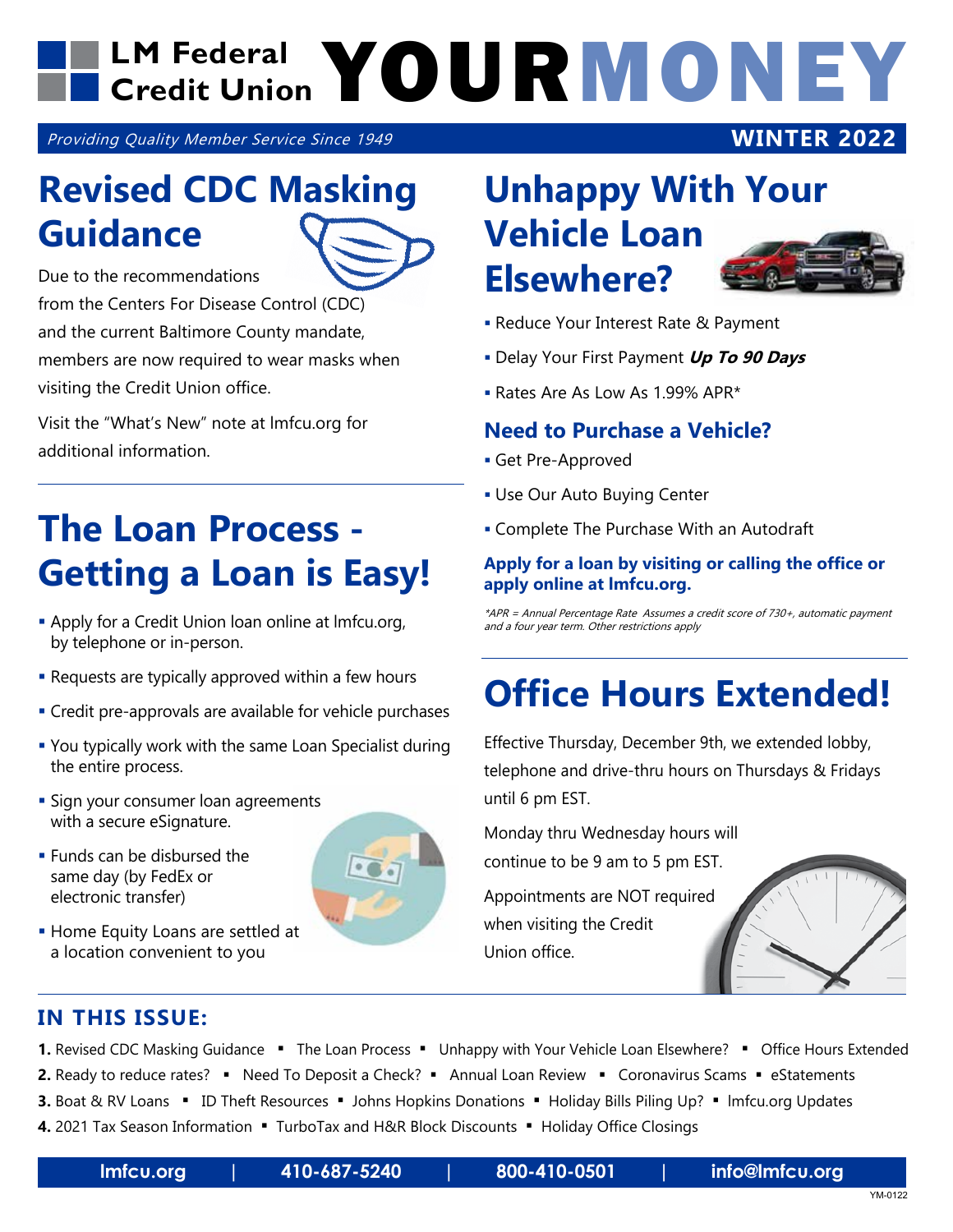#### **Are You Ready To Reduce Your Credit Card & Personal Loan Interest Rates???**

Take advantage of our Visa Platinum Credit Card 0% introductory rate for 6-months on purchases and balance transfers! Ongoing rates are as low as 9.15% APR.

Transfer your bank credit card or personal loan balances to your LMFCU Platinum card.

A low 2% balance transfer fee applies (Minimum \$2)

#### **Don't need a credit card?**

**Our personal loan rates are as low as 7.99% APR.**

Apply for a loan in as little as 10 minutes, online at lmfcu.org, by telephone or in-person.

APR = Annual Percentage Rate

### **Need To Deposit a Check?**

Mobile Deposit allows you to deposit checks directly into your personal checking or savings account using your Android phone or iPhone.

You must enroll for Online Banking and download the Mobile Banking app to use Mobile Deposit. Contact a Member Service Representative or visit lmfcu.org for details.

### **Schedule Your Annual Loan Review**

Let us review your current loans with all lenders to see if you can lower your interest rates, reduce your monthly payments, or prepare for retirement.

# **LM Federal Credit Union is on Facebook**

**Our Facebook page name is: LMFederalCreditUnion**

### **Watch Out for Coronavirus Scams**

Fraudsters and scam artists are always looking for new ways to prey on consumers. Now they are using the same tactics to take advantage of consumers' heightened financial and health concerns over the coronavirus pandemic.

**Visit the "What's New" page at lmfcu.org for additional information.**

### **Sign-Up For eStatements!!**

Effective March 1st members between the ages of 18 and 62 will be charged a \$2 paper statement fee if you have not enrolled for eStatements. Members with total average deposit balances of \$25,000 or greater will be exempt from this fee. We apologize for this small fee but postage and mail processing fees continue to rise. Sign up by February 28th through Online or Mobile Banking to avoid the fee and to begin receiving eStatements.



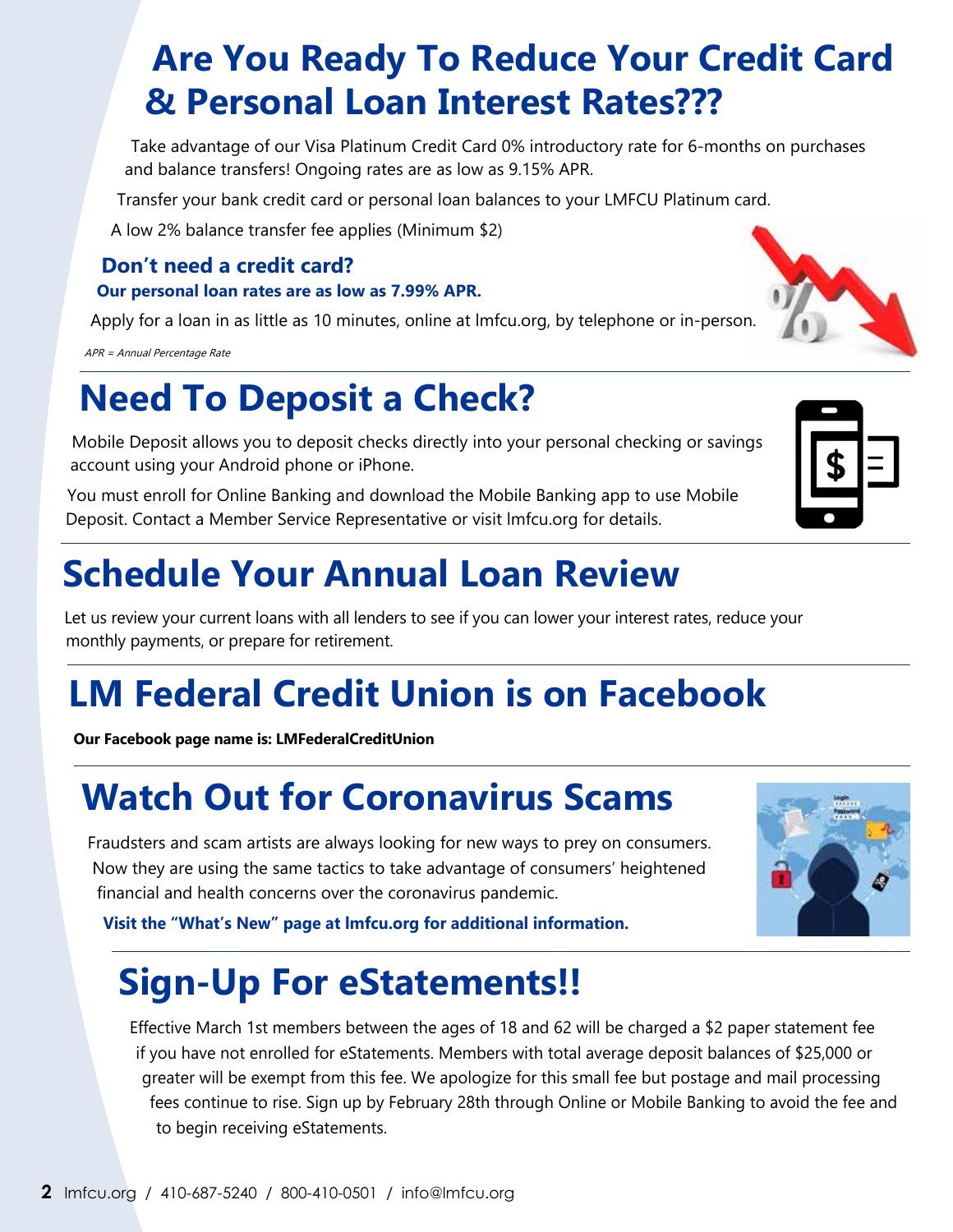### **Purchasing a Boat or RV? Have a High Rate Boat or RV Loan?**

The boat and RV shows may have been canceled or delayed, but we are available as always to finance the purchase or refinance of your powerboat, sailboat, or jet ski. Loans with as little as 5% down and repayment terms up to 15-years are available. We can finance boats of almost any age and can finance RV's up to 15-years old.



- Apply by phone, in person or online at Imfcu.org Disbursements by Federal Express
- Sign your loan docs with a secure e-signature **Exe** Credit pre-approvals and fast loan approvals
- 

**Contact our Loan Specialists for details.**

# **Identity Theft Resources Available at lmfcu.org**



#### **Worried about identify theft? Has your personal information been compromised?**

Visit the "Identity Theft Resources" and "Identity Theft Tips" pages within the "Resources" tab at lmfcu.org

### **Lend a hand and donate to the Johns Hopkins Children's Center**

We have kicked off our annual fund-raising drive. Through January 22nd, LM Federal will make a \$1 matching donation for every member donation made!



## **Holiday & Other Bills Piling Up?**

#### **Time For a Debt Checkup? Refinance and Save!**

- Personal/debt consolidation loans up to \$25,000
- **Loans for those with less than perfect credit**
- **Home Equity loans & refinance mortgages up** to \$200,000
- **Finalize your personal or auto loan with a** secure e-signature!
- **Flexible terms & multiple repayment options**

#### **Latest Updates to the "What's New" page at LMFCU.ORG**

- Charitable Contributions You Think You Can Claim But Can't
- **2022 Model Year Fuel Economy Guide**
- **Required Minimum Distributions**
- Should I use my 401(k) to fund my child's college education?